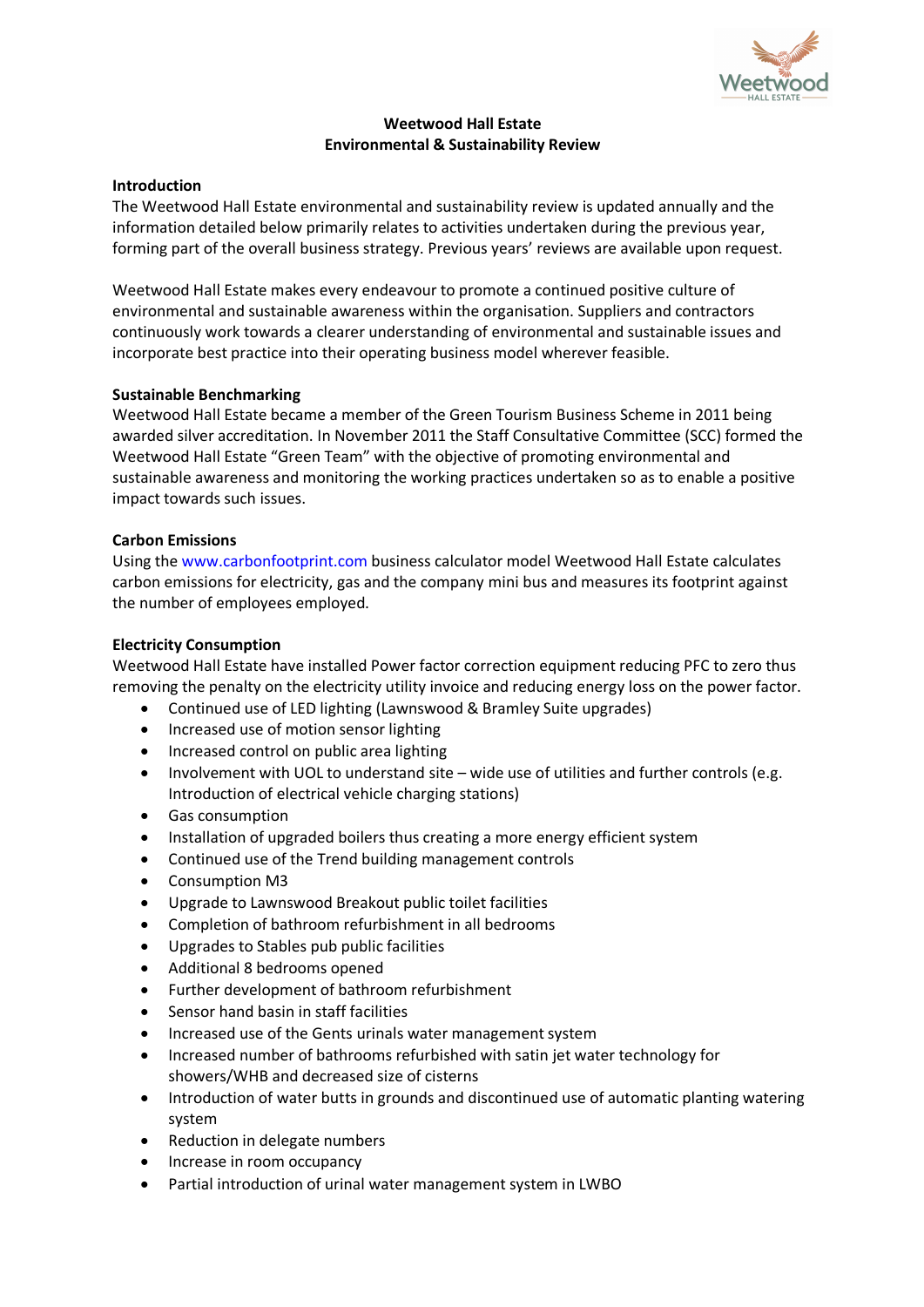

- Partial installation of satin jet technology to shower heads in refurbished bathrooms
- Partial installation of water restrictors to WHB

# **Recycling**

Information source: Biffa. General waste Recycled Food Total % Recycled Other recycling continues as previous years with evidence retained for inspection by GTBS.

### **Packaging**

The requirements of the Producer Responsibility Obligations (Packaging Waste) Regulations 2007 apply to a business with a turnover exceeding £2m and producing in excess of 50 tonnes of packaging waste. We are advised by our general waste contractor that Weetwood Hall does not produce more than 20 tonnes of packaging waste in a year.

# **Maintenance / safety**

There is a comprehensive preventative maintenance contract schedule in place which is monitored each month by the maintenance team and members of the Executive Board so as to ensure the continued safety of all concerned at Weetwood Hall Estate.

Health & safety (1 x year) and food safety (2 x year) procedures are externally inspected and audited Royal Sun Alliance undertake the externally audited "Report of Examination" inspections of the gas boilers and the lifts, along with pressure equipment used to produce coffee.

# **Grounds**

The Grounds man continues to diligently manage the grounds. Provision of recycling waste bins allows guests to segregate waste in the grounds and car parks.

During 2011 a greenhouse was installed to assist in the onsite cultivation of seasonal and perennial planting. This has meant all planting is cultivated and planted on site. Food waste is sorted and disposed via Biffa for anaerobic digestion to be used in composting.

### **Catering**

WWHE is a member of the Yorkshire & Humber Regional Food Group committed to sourcing and using regionally produced food which is displayed under the banner of DeliciouslYorkshire. Dedicated food waste policy in place since 2011 to segregate food waste for anaerobic digestion. Dedicated segregation policy to avoid contamination of paper, glass, dry recycling and general waste.

### **Accessibility**

Reviewed on an annual basis and updated on the Weetwood Hall Estate website at the foot of the home page

### **Corporate Social Responsibility (CSR)**

Reviewed on an annual basis and updated on the Weetwood Hall Estate website at the foot of the home page

### **Weetwood in the Community**

Weetwood Hall Estate continues to work in partnership with various organisations including:

- o Leeds Education Business Partnership
- o Leeds Beckett university –industry based project and annual awards
- o Various schools/academies
- o Engage with the Scout movement with onsite recycling / nature projects